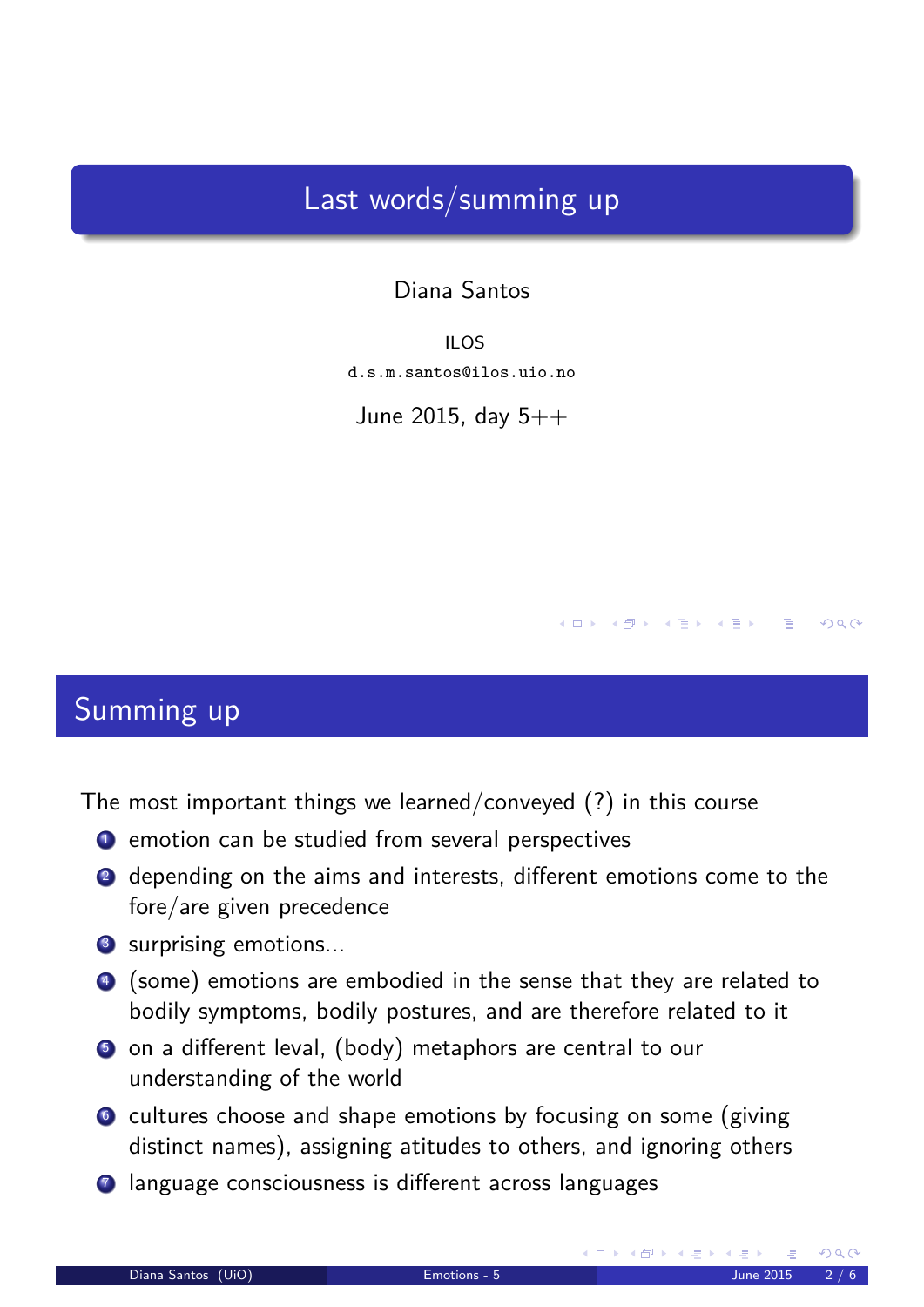What are you looking for?

- **•** transitory, momentary emotions that have a bodily counterpart
- emotions that have a really cognitive "cause", like those you get after understanding a story, film, or situation
- **e** emotions that are described in a text
- **•** emotions that are expressed in natural interaction
- **•** emotions that an author wants to provoke in her or his audience



What are you looking for?

- transitory, momentary "opinions" that have a bodily counterpart (dislike, disbelief, attraction)
- opinions that have a really cognitive "cause", like those you get after understanding a story, film, situation, or argument
- o opinions that are described in a text
- opinions that are expressed in natural interaction ("Sadly, he did not make it")
- <span id="page-1-0"></span>opinions that an author wants to convince her or his audience of